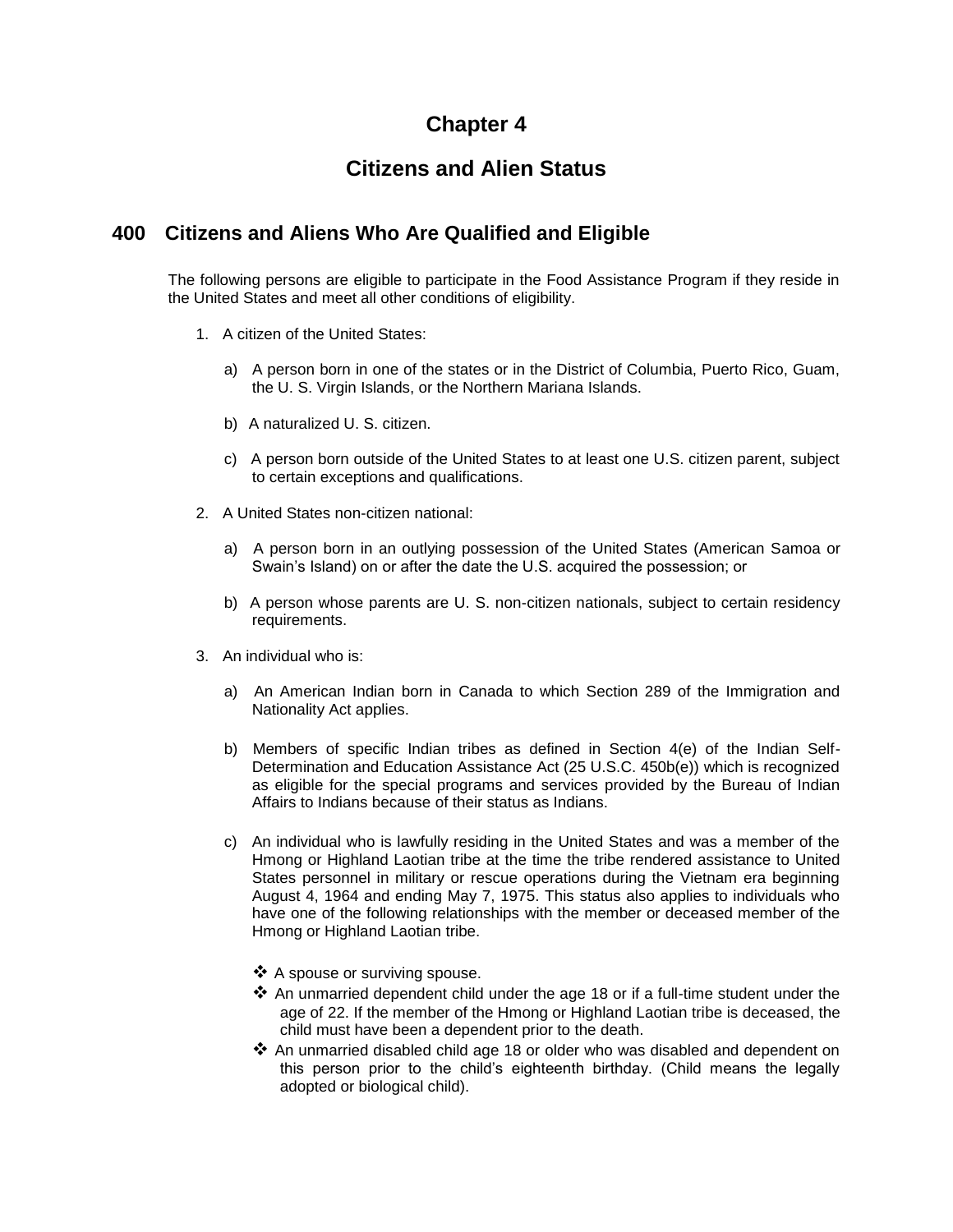The above group (3a, b, and c) of non-citizens are not qualified aliens but may be eligible. These individuals do not have to meet any other non-citizen requirement to be eligible.

d) An individual who is an alien that has been subjected to a severe form of trafficking in persons and who is certified by the Department of Health and Human Services. An alien who has been subjected to a severe form of trafficking in persons and is under the age of 18. The spouse, child, parent or unmarried minor sibling of a victim of a severe form of trafficking in persons under 21 years of age, and who has received a derivative T visa. The spouse or child of a victim of a severe form of trafficking in persons 21 years of age or older, and who has received a derivative T visa.

Trafficking victims and their family members are eligible to the same extent as refugees. $[1]$ 

4. Qualified Aliens: A qualified alien is a non-citizen who has one of the following immigration statuses. For most non-citizens, the non-citizen must be both a qualified alien and meet one of the eligibility requirements.

Those non-citizens listed below in 4a, b, c, and d must meet one of the food assistance eligibility requirements in number 5 to be eligible for food assistance benefits.

- a) An alien who is lawfully admitted for permanent residence under the Immigration and Nationality Act. LPRs also include **"Amerasian"** immigrants as defined under Section 584 of the Foreign Operations, Export Financing and Related Programs Appropriations Act of 1988.<sup>[\[2\]](http://dhr.alabama.gov/POE/chapter/CHAPTER%2004.htm#_ftn2)</sup>
- b) An alien who is paroled into the U. S. under section 212(d) (5) of the INA for a period of at least 1 year.
- c) An alien who is granted conditional entry according to section 203(a)(7) of the INA as in effect prior to April 1, 1980.
- d) An alien who has been battered or subjected to extreme cruelty in the U.S. by an individual or parent's family residing in the same household at the time of the abuse or an alien child whose parent has been battered.

Those non-citizens listed below in 4e, f, g, h, i, j and k are eligible for food assistance benefits without a 5 year waiting period and without having to meet a food assistance eligibility requirement.

- e) An alien who is granted asylum under section 208 of the INA.
- f) A refugee who is admitted to the U.S. under section 207 of the INA.
- g) An alien whose deportation or removal is withheld under section 243(h) and 241 (b) (3) of the INA as in effect prior to April 1, 1997.
- h) An alien who is a Cuban or Haitian entrant as defined in section 501(e) of the Refugee Education Assistance Act of 1980.
- i) An alien who has been subjected to a severe form of trafficking. Victims under the Trafficking Victims Protection Act of 2000.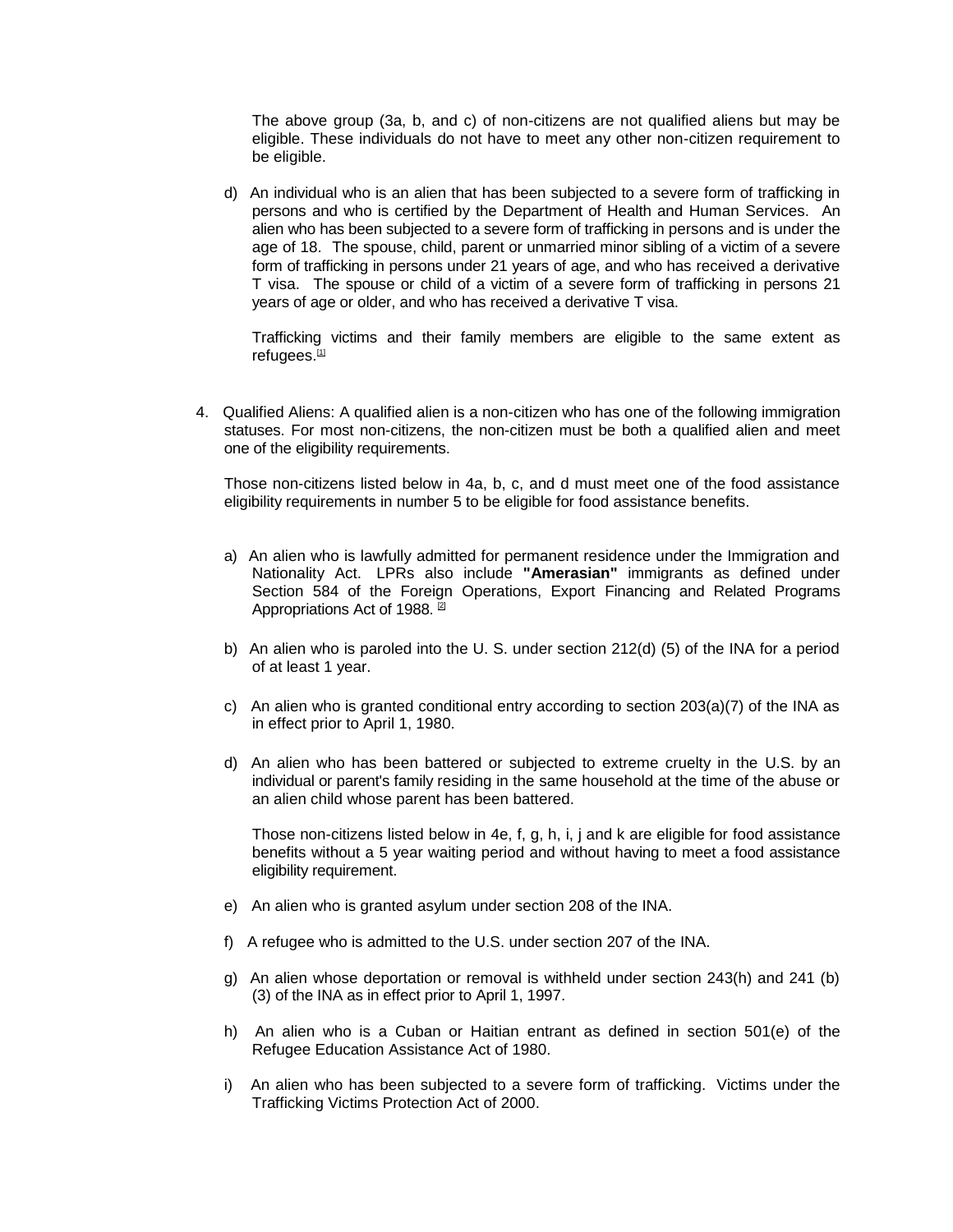- j) An Iraqi and Afghan who is granted special immigrant status under Section 101(a)(27) or the Immigration and Nationality Act (INA).
- k) An "Amerasian" immigrant as defined under Section 684 of the Foreign Operations, Export Financing and Related Programs Appropriations Act of 1988. [\[3\]](http://dhr.alabama.gov/POE/chapter/CHAPTER%2004.htm#_ftn3)
- 5. Food Assistance Alien Eligibility Requirements:
	- a) An alien with one of the following military connections:
		- ♦ A veteran who was honorably discharged for reasons other than alien status, who has fulfilled the minimum active-duty service requirements of 38 U.S.C. 5303A (d), including an individual who died in active service. This also includes an individual who served before July 1, 1946, in the organized military forces of the Government of the Commonwealth of the Philippines while such forces were in the service of the Armed Forces of the U. S.
		- An individual on active duty in the Armed Forces of the U. S other than for training.
		- ♦ Military connections described apply to the spouse and unmarried children under the age of 18, or under the age of 22 if a student or an unmarried dependent 18 or older if the child was dependent and disabled prior to the 18th birthday.
		- The status also applies to a spouse of a deceased veteran if the marriage fulfilled the requirements of 38 U. S. C. 1304 and the spouse has not remarried as well as to the dependents described above.
	- b) Aliens who on August 22, 1996 were lawfully residing in the U.S and were born on or before August 22, 1931.
	- c) Aliens lawfully residing in the U.S. and under age 18.
	- d) Aliens lawfully residing in the U.S. receiving blind or disability benefits.
	- e) Aliens who have lived in the U.S. for a period of five years from the date of entry. The five year waiting period begins on the date the alien obtains status as a qualified alien through INS.
	- f) An alien lawfully admitted for permanent residence under the Immigration and Nationality Act is eligible if s/he has worked 40 qualifying quarters of coverage under Title II of the Social Security Act, including qualifying quarters of work not covered by Title II of the Social Security Act. (See the Automation for All Staff Manual Section 1208 for instructions on how to request qualifying quarters.) A qualifying quarter includes one worked by alien, one worked by a parent of the alien who was under age 18 (including qualifying quarters worked before the alien child was born or adopted), or quarters worked by a spouse during their marriage if the alien remains married to the spouse or the spouse is deceased. If the determination of eligibility is made using the quarters of a spouse, and the couple later divorces, the alien's eligibility will continue until the next recertification. At this time the alien's eligibility must be determined without the qualifying quarters of the spouse.

Any quarter beginning on or after January 1, 1997, will not be considered a qualifying quarter worked by the alien or by another person whose qualifying quarters can be used if the alien received any federal means-tested public benefits during that quarter such as Food Assistance, Medicaid, SSI and TANF.

Each category of eligible alien status stands alone. When eligibility expires under one eligible status, it must be determined if eligibility exists under another status.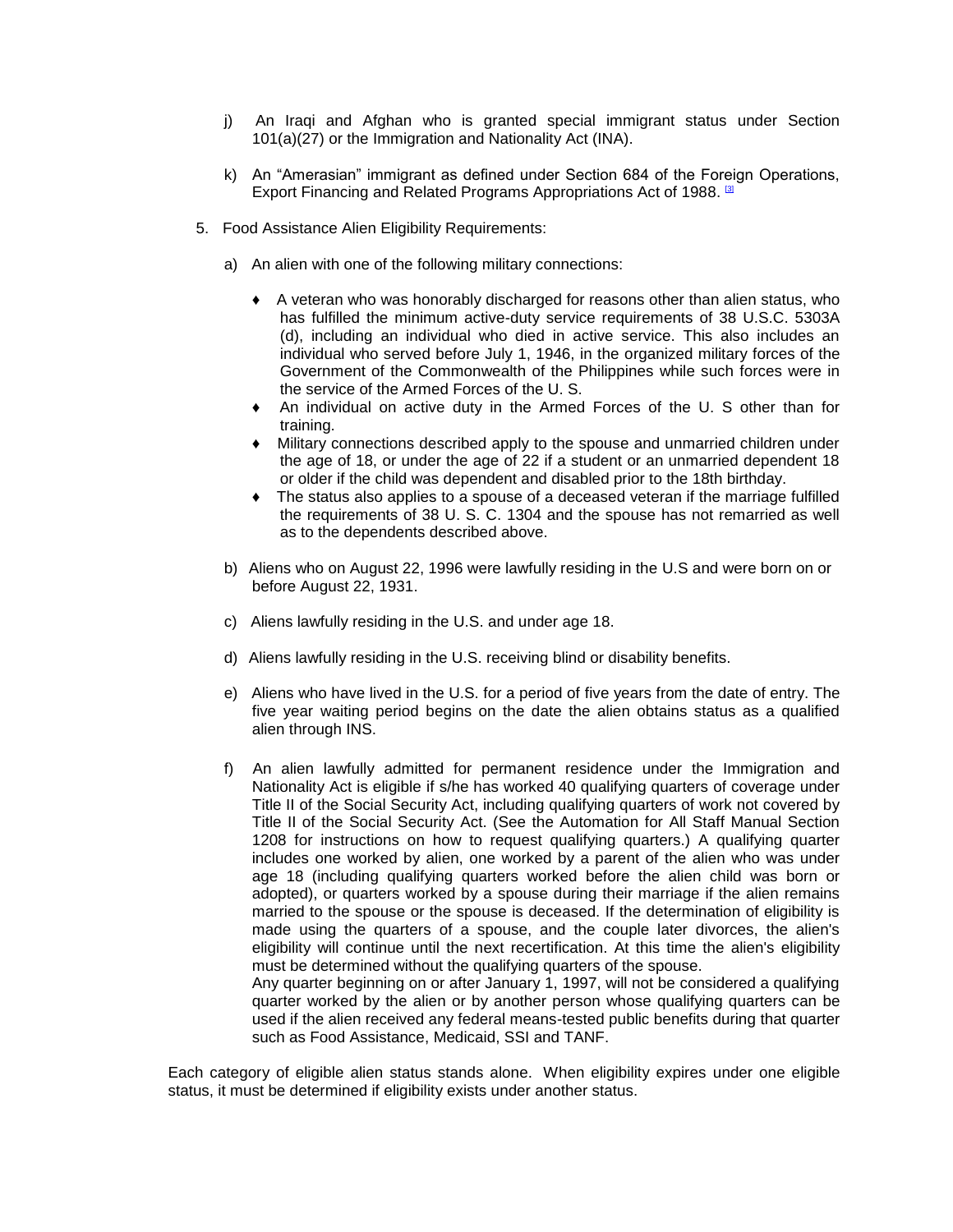#### **Verification Procedure for 40 Qualifying Quarters Determination**

The following steps should be taken by the worker when dealing with aliens whose qualification for food assistance is dependent upon 40 quarters of wages.

- 1. Verify the alien's quarters of coverage.
- 2. Establish the necessary relationships to the alien before requesting a qualifying quarter history unless it is clear the alien meets the 40 qualifying quarter requirement because of his/her own work. Up to four quarters in each year can be credited to the alien from each individual.
- 3. Obtain a Consent for Release of Information (SSA-3288) signed by the parent/spouse social security number holder when requesting a qualifying quarter history for social security numbers that are not assigned to the alien. A consent form is not needed to request information on a deceased individual's social security number through the Quarters of Coverage History System (QCHS).

**Important**: If someone refuses to cooperate and will not complete the consent form, the Quarters of Coverage History System cannot be used to obtain the Qualifying Quarters data. For these cases, use Form SSA-513, Request for Quarters of Coverage History Based on Relationship, to request the needed information. See instructions for form, SSA-513 in Section VI of the Forms for Eligibility Manual. The consent form must be maintained in the food stamp case record. SSA will request to see these forms as part of its quality control if a question is raised.

The record received will not show current year earnings or possibly last year's earnings, depending on when the request is made. Earnings for this period are called LAG earnings. Because these quarters represent recent work history, the applicant should have acceptable evidence of the earnings available, i.e., W-2 and/or W-2c, employer prepared wage statements or an IRS copy of the individual's tax returns. Assume the earnings are covered if the proof submitted indicates FICA taxes were withheld.

### **401 Ineligible Aliens**

Only the qualified aliens listed in [Section 400](http://dhr.alabama.gov/POE/chapter/CHAPTER%2004.htm#Section_400) are eligible to participate. All other aliens are ineligible to participate. Alien visitors, tourists, diplomats and students who enter the United States temporarily with no intention of abandoning their residence in a foreign country are also included as ineligible aliens. Undocumented non-citizens and those who are unable or unwilling to provide documentation of their immigration status are ineligible for food assistance benefits.  $[4]$ 

### **402 Income and Resources of Ineligible Aliens**

The income and resources of an ineligible alien are handled in accordance with [Section 1102](http://dhr.alabama.gov/POE/chapter/CHAPTER%20111.htm#Section_1102).

### **403 Awaiting Verification of Alien Status**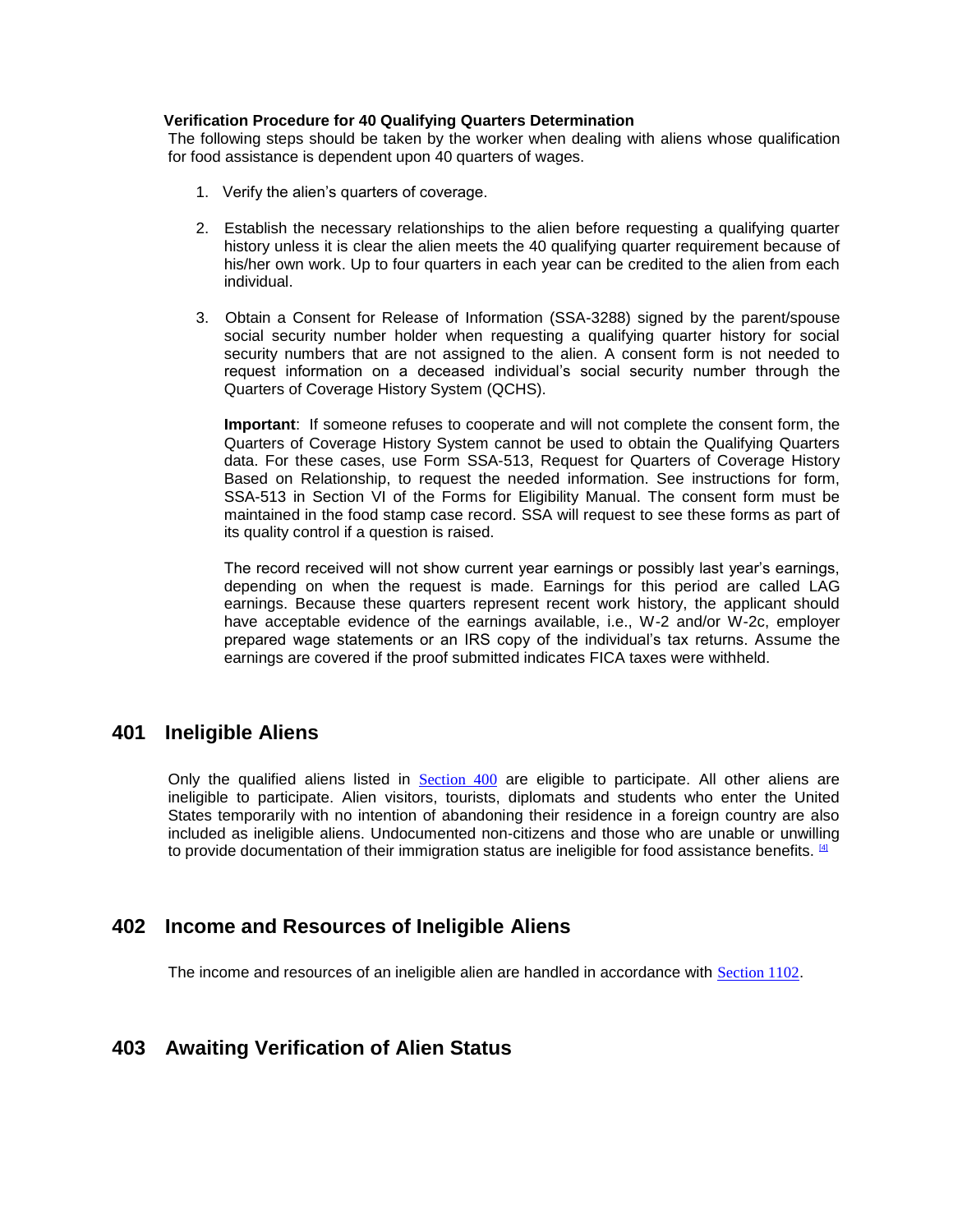If verification of eligible alien status as required in  $Section\ 205(B)$  is not provided on a timely basis by the household, determine the eligibility of the remaining household members. The income and resources of the individual whose alien status is unverified are handled as outlined in [Section](http://dhr.alabama.gov/POE/chapter/CHAPTER%20111.htm#Section_1102_B)  [1102\(B\).](http://dhr.alabama.gov/POE/chapter/CHAPTER%20111.htm#Section_1102_B)

If verification of eligible alien status is subsequently received from the household, act on the information as a reported change in household membership in accordance with appropriate timeliness standards.

### **404 Reporting Illegal Aliens**

The county department may report unlawful presence only those non-citizens who have applied for food assistance benefits; not other household members, and not adults applying strictly for their children. In making this determination, guidance and clarification is stated in an Interagency Notice published in the Federal Register (65 FR 58301). It states, **"A government entity "knows" that a non-citizen is not lawfully present in the United States only when the entity's finding or conclusion of unlawful presence is made as part of a formal determination by the entity, is subject to administrative review and is supported by a determination of the Department of Homeland Security (DHS) or the Executive Office for Immigration Review, such as a Final Order of Deportation."** If the county department "knows" as explained in the Interagency Notice that a non-citizen is not lawfully present in the United States, then the county department must report to INS only the non-citizen who is present in the United States in violation of the IN A. Suspected unlawful presence of non-citizens must not be reported if the county department does not have verification of a formal determination of unlawful presence.<sup>[\[5\]](http://dhr.alabama.gov/POE/chapter/CHAPTER%2004.htm#_ftn5)</sup>

## **405 Additional Information**

Listed below is additional information regarding battered aliens.

For an alien who is a battered individual or child, a determination must be made that there is a substantial connection between the battery and the need for benefits. A substantial connection between the battery and the need for benefits may be established if it is necessary for the individual to set up a new living arrangement, the individual has never worked or is now unemployed, the battery is such that the individual is unable to work due to physical injury, heightened visibility in the community poses a continued threat, or other circumstances as evaluated/determined by the worker. Any reasonable evidence of battery offered by the individual should be sufficient, including police reports, information from medical or school personnel, social service records or photographs. In addition, the battered individual must establish that s/he no longer lives in the same household with the batterer.

## **406 A Guide for Determining Food Stamp Alien Eligibility**

A person must be a U.S. citizen or an eligible non-citizen to qualify for food assistance. For most non-citizens, the non-citizen must be both a qualified alien as listed in the left column of the table below and meet one of the eligibility requirements to be eligible.

| <b>Food Assistance Eligibility Criteria</b><br><b>Qualified Aliens</b> |
|------------------------------------------------------------------------|
|------------------------------------------------------------------------|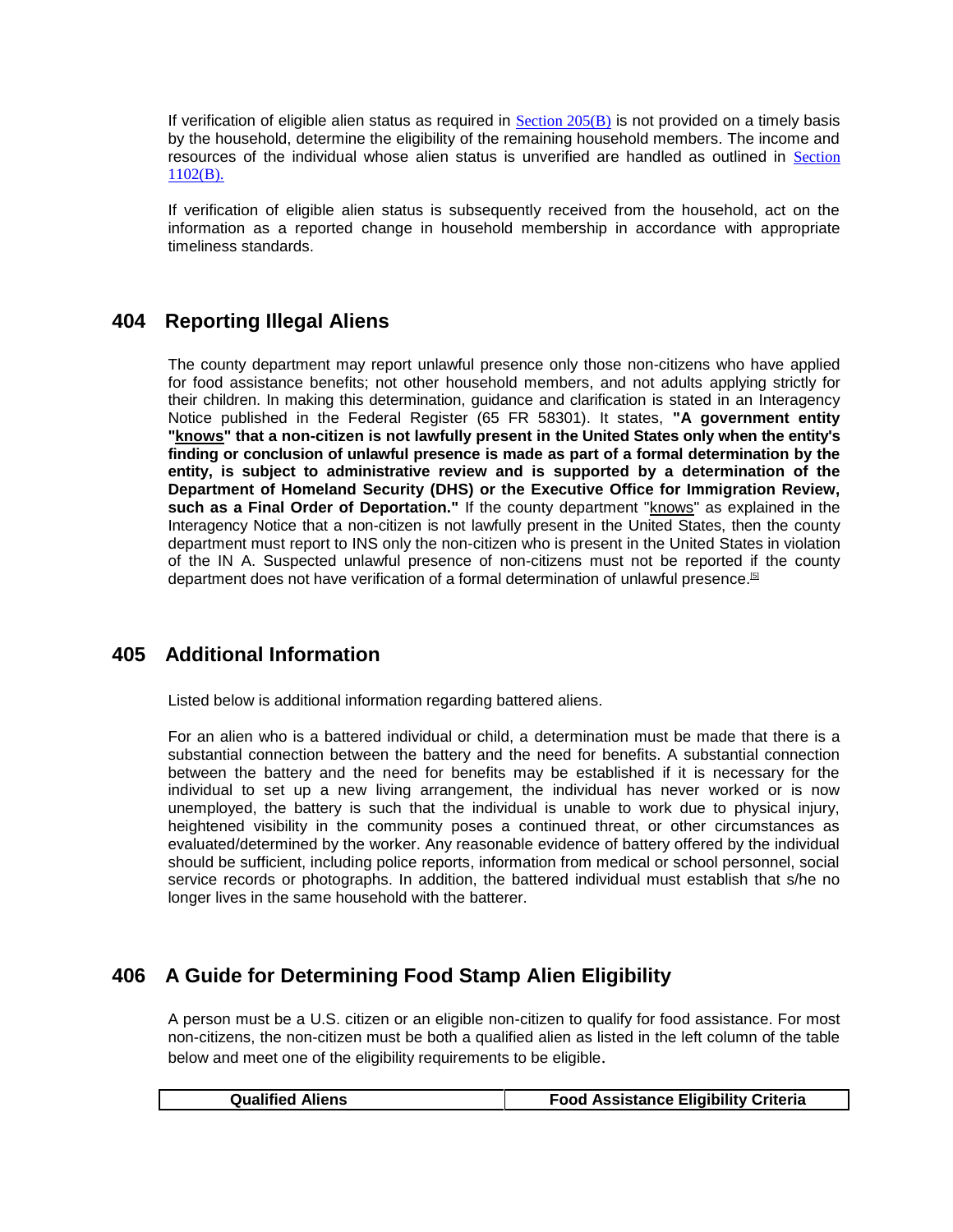| Lawfully admitted for permanent residence<br>$(LPR)$ .                                                                                                        | Numbers 1 -4, under qualified aliens, must<br>meet one of these requirements below:                                                                                                                                                                                                                                                                                                                                                                                                                                                                                      |
|---------------------------------------------------------------------------------------------------------------------------------------------------------------|--------------------------------------------------------------------------------------------------------------------------------------------------------------------------------------------------------------------------------------------------------------------------------------------------------------------------------------------------------------------------------------------------------------------------------------------------------------------------------------------------------------------------------------------------------------------------|
| 2. Paroled under Section 212(d)(5) of INA for<br>at least one year<br>3. Granted conditional entry under 203(a)(7)<br>of INA in effect prior to 4/1/1980      | The following are eligible indefinitely:<br>Military connection (veteran, active duty,<br>$\bullet$<br>spouse and children)<br>Lawfully in U.S. and under 18<br>$\bullet$<br>Lawfully in U.S. and receiving blind or<br>$\bullet$<br>disability benefits<br>Lawfully in U.S. and 65 or older on 8/22/96<br>$\bullet$<br>$\bullet$<br>Lived in U.S. in a qualified status for 5<br>years<br>LPR who can be credited with 40 quarters<br>$\bullet$<br>of work<br>Numbers 5-11, under qualified aliens, are<br>eligible without having to meet an additional<br>requirement |
| 4. A battered spouse, battered child or parent<br>or child of battered person with a petition<br>pending under $204(a)(1)(A)$ or (B) or $244(a)(3)$<br>of INA |                                                                                                                                                                                                                                                                                                                                                                                                                                                                                                                                                                          |
| 5. Granted asylum under Section 208 of<br><b>INA</b><br>6. Refugee admitted under Section 207 of<br><b>INA</b>                                                |                                                                                                                                                                                                                                                                                                                                                                                                                                                                                                                                                                          |
| 7. Deportation withheld under 243(h)<br><b>or</b><br>241(b)(3) of INA                                                                                         |                                                                                                                                                                                                                                                                                                                                                                                                                                                                                                                                                                          |
| 8. Cuban or Haitian entrant as defined in<br>501(e) of Refugee Education Assistance Act<br>of 1980                                                            |                                                                                                                                                                                                                                                                                                                                                                                                                                                                                                                                                                          |
| 9. Trafficking victims under the Trafficking<br>Victims Protection Act of 2000 and certain<br>family members (spouses, children & minor<br>siblings)          |                                                                                                                                                                                                                                                                                                                                                                                                                                                                                                                                                                          |
| 10. Iraqi and Afghan Special Immigrants (SIV -<br>Special Immigrant Visas)                                                                                    |                                                                                                                                                                                                                                                                                                                                                                                                                                                                                                                                                                          |
| 11. Amerasian immigrants defined under<br>Section 584 of the Foreign Operations, Export<br>Financing & Related Programs Appropriations<br>Act of 1988         |                                                                                                                                                                                                                                                                                                                                                                                                                                                                                                                                                                          |
|                                                                                                                                                               |                                                                                                                                                                                                                                                                                                                                                                                                                                                                                                                                                                          |

The following aliens may be eligible even if they are not qualified aliens as specified in the left column and they may be eligible for an indefinite period of time.

- Certain Hmong or Highland Laotians and spouse and children (many are admitted as refugees);
- American Indians born in Canada to whom Section 289 of INA applies and members of Indian tribes as defined in Section 4(e) of the Indian Self-Determination and Education Assistance Act, 25 U.S.C. 450(e). This provision was intended to cover Native Americans who are entitled to cross the U.S. border into Canada or Mexico. It includes, among others, the St. Regis Band of Mohawk in New York, the Micmac in Maine, the Abenaki in Vermont, and the Kickapoo in Texas.